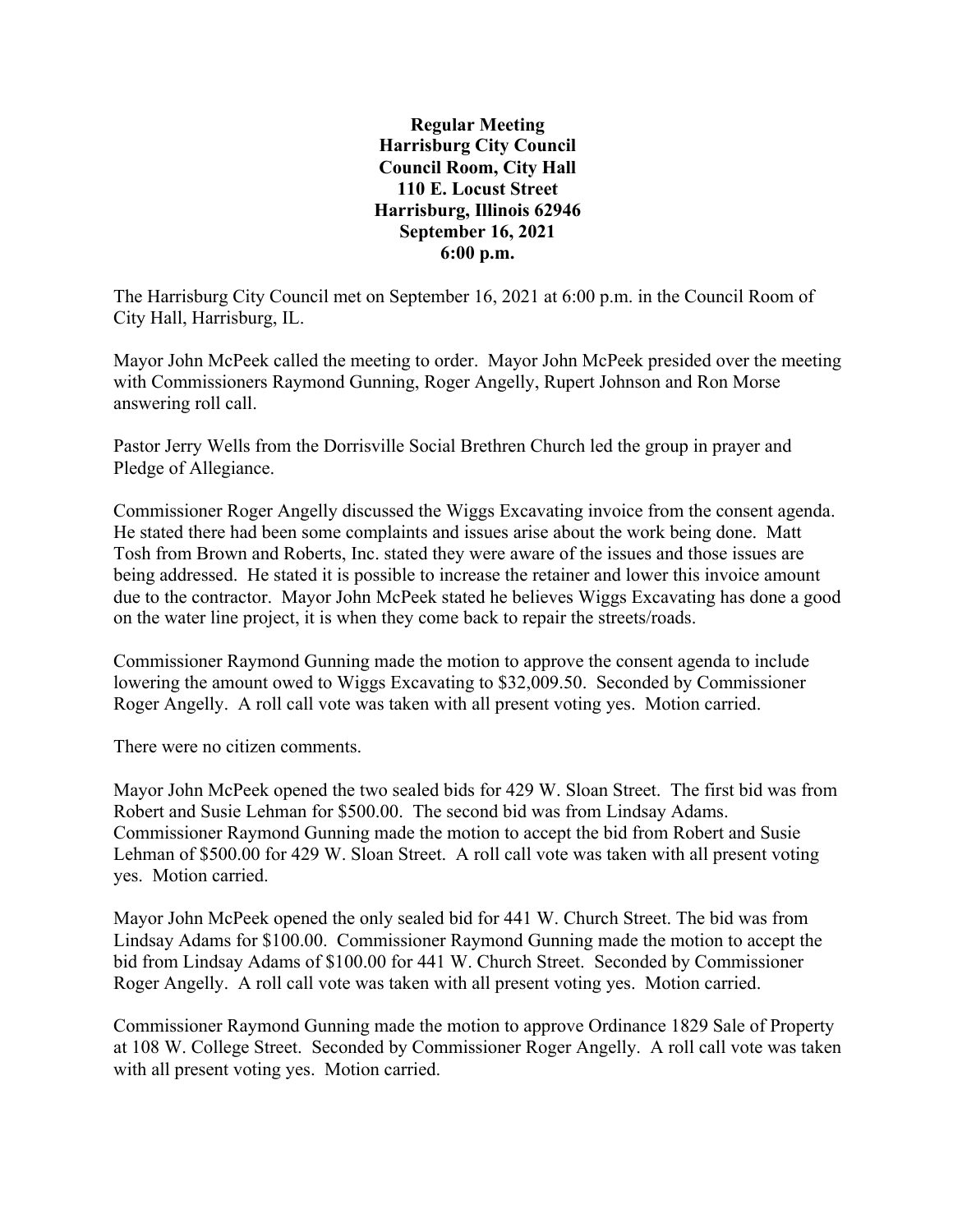Commissioner Raymond Gunning made the motion to approve Ordinance 1830 Sale of Property at 407 S. Herbert Street. Seconded by Commissioner Roger Angelly. A roll call vote was taken with all present voting yes. Motion carried.

Commissioner Raymond Gunning made the motion to approve Ordinance 1831 Sale of Property at 409 S. Herbert Street. Seconded by Commissioner Roger Angelly. A roll call vote was taken with all present voting yes. Motion carried.

Commissioner Raymond Gunning made the motion to approve Ordinance 1832 Sale of Property at 313 W. Walnut Street. Seconded by Commissioner Roger Angelly. A roll call vote was taken with all present voting yes. Motion carried.

Commissioner Raymond Gunning made the motion to approve Ordinance 1833 Sale of Property at 318 S. Cherry Street. Seconded by Commissioner Roger Angelly. A roll call vote was taken with all present voting yes. Motion carried.

Commissioner Raymond Gunning made the motion to approve Ordinance 1834 Sale of Property at 322 W. Elm Street. Seconded by Commissioner Roger Angelly. A roll call vote was taken with all present voting yes. Motion carried.

Commissioner Raymond Gunning made the motion to approve Ordinance 1835 Sale of Property at 712/714 W. Longley Street. Seconded by Commissioner Roger Angelly. A roll call vote was taken with all present voting yes. Motion carried.

Attorney Robert Wilson reviewed the aerial photo of Harrisburg Lake. It shows each track the City of Harrisburg purchased years ago. It shows the book and page for all deeds. There is a small portion the city never purchased. There are 548 total acres and of that 548 acres, 234 of that area is under water. The surface area is 314 acres. There is a space that is near the lake owned by American Coal which is roughly 35 acres.

Attorney Robert Wilson discussed other cities trying to sell their lake and property. He stated those cities have not been able to sell their property and no bids were received. He stated it could be sold a lot at a time, but it involves a lot of work. He stated the City needs to take into consideration who will be responsible for the damn and spillway. If it is sold, he suggests selling the responsibility for the damn and spillway.

Mayor John McPeek stated the Malan Junior High project is ready for bids. This project will be advertised, sealed bids will be accepted, and packets can be picked up at City Hall. This project will take a little time, but the building will come down. Commissioner Roger Angelly made the motion to authorize the City Clerk to advertise for the Malan Junior High Project. Seconded by Commissioner Rupert Johnson. A roll call vote was taken with all present voting yes. Motion carried.

Mayor John McPeek stated council will go into Executive Session to discuss Collective Bargaining.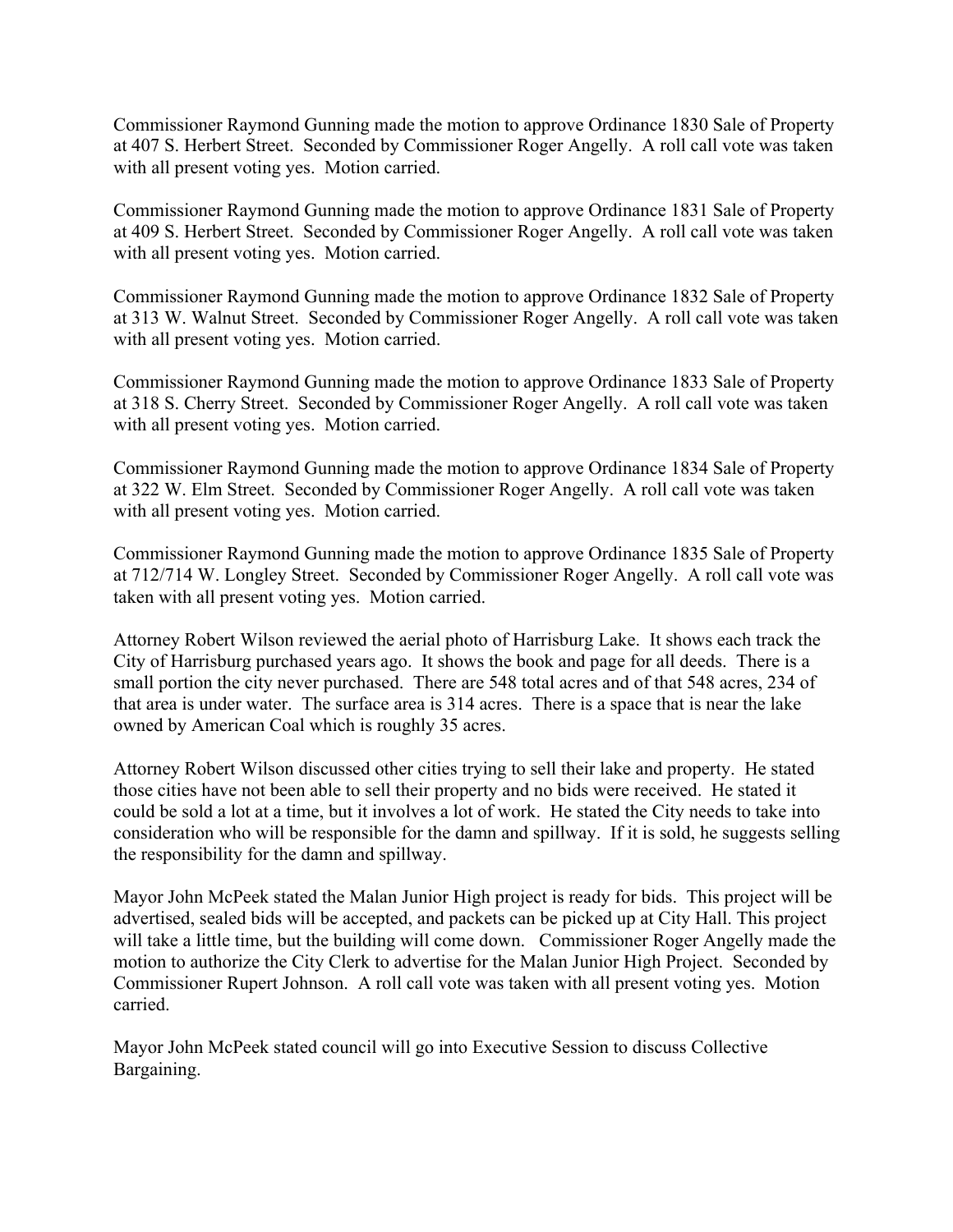Matt Tosh with Brown and Roberts, Inc. discussed an engineering study of North Main Street at Midkiff and Towle Street to determine if improvements for drainage and pavement prior to IDOT resurfacing project. There are a couple of areas that hold water and the drainage is poor. This is to get some elevation information and see if anything can be changed to correct the problem. Commissioner Raymond Gunning made the motion to authorize Brown and Roberts, Inc. to conduct an engineering study of North Main Street at the Midkiff and Towle Street intersection to determine if improvements to the drainage and pavement can be done before IDOT resurfacing project in 2022. Seconded by Commissioner Roger Angelly. A roll call vote was taken with all present voting yes. Motion carried.

Mayor John McPeek discussed the Designated Outdoor Refreshment Area during the October 02, 2021 Sasquatch Festival. This is a one-day event. Commissioner Raymond Gunning made the motion to approve Resolution 21-0916 for the Designated Outdoor Refreshment Area for one day. Seconded by Commissioner Roger Angelly. A roll call vote was taken with all present voting yes. Motion carried.

Mayor John McPeek stated council will go into Executive Session to discuss Property Acquisition.

Commissioner Ron Morse discussed the contract with Dartt and Co. who has been contacted to take over the responsibilities of the FY 2020 audit. Commissioner Ron Morse made the motion to contract with Dartt and Company. Seconded by Commissioner Raymond Gunning. A roll call vote was taken with all present voting yes. Motion carried.

Commissioner Raymond Gunning announced the Fire Department is now state certified first responders. They average five to six calls per day.

Commissioner Roger Angelly discussed the increase from Saline Valley Conservancy District. He stated Superintendent Jason Haney and Office Manager Brandi Gaskins have been working with Attorney Robert Wilson and Treasurer David Cox on the new rates. There was an open discussion regarding this topic.

Commissioner Roger Angelly stated the water rate goes from \$22.11 for the first 3,000 gallons and \$6.86 per 1,000 gallons thereafter to \$27.45 for the first 3,000 gallons and \$7.64 per 1,000 thereafter. The sewer rate will go from \$19.19 for the first 3,000 gallons and \$6.86 per 1,000 gallons thereafter down to \$16.19 for the first 3,000 gallons and \$6.86 per 1,000 gallons thereafter.

Attorney Robert Wilson passed out a comparative analysis of Saline Valley rate increases and City of Harrisburg rate increases. There was a discussion regarding the rates and water purchase from Saline Valley Conservancy.

Commissioner Roger Angelly made the motion to pass Ordinance 1836 for the water rate increase of \$5.34. Seconded by Commissioner Ron Morse A roll call vote was taken with all present voting yes, except Mayor John McPeek voted no. Motion carried.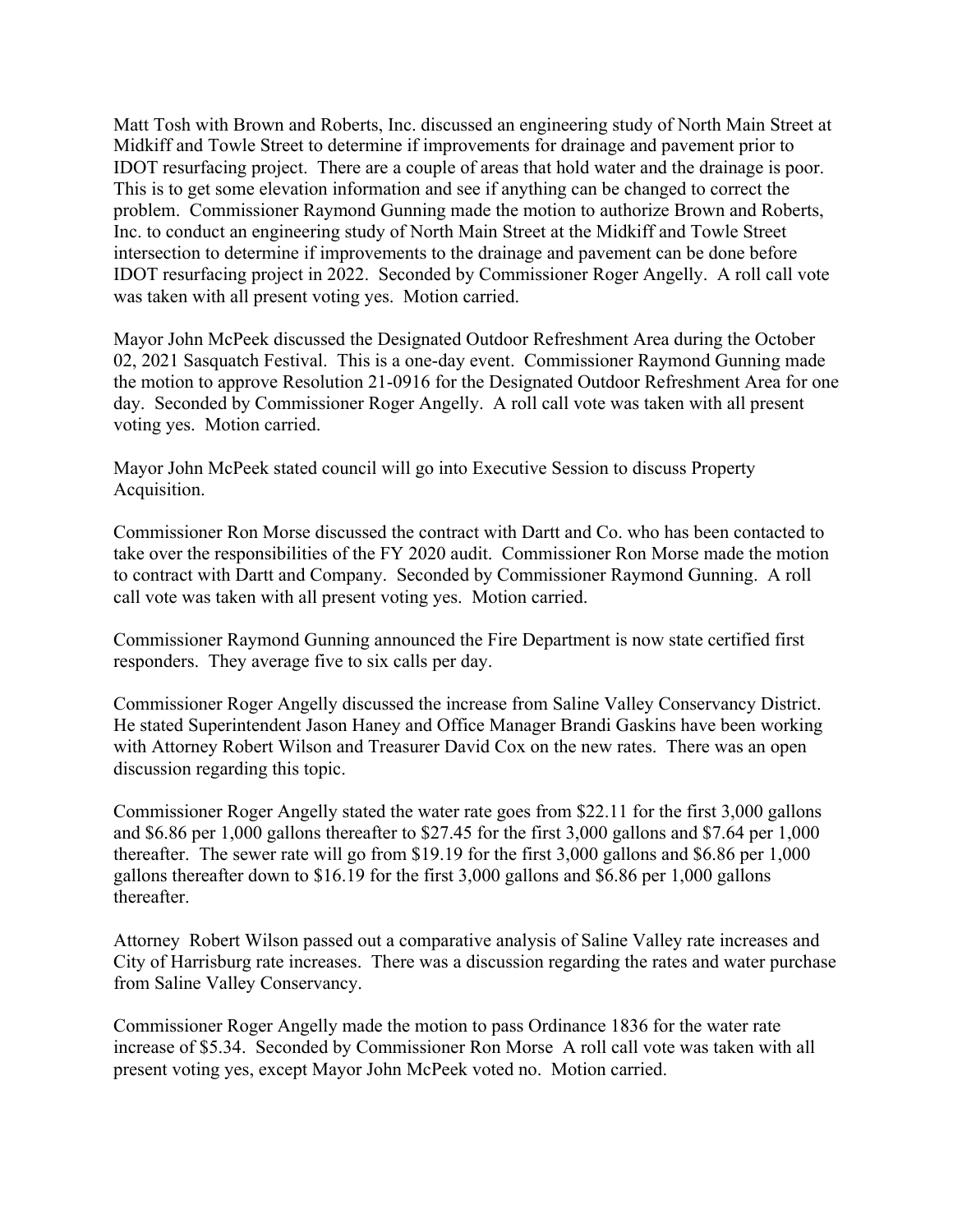Commissioner Roger Angelly made the motion to approve Ordinance 1837 for the sewer rate decrease of \$3.00. Seconded by Commissioner Ron Morse. A roll call vote was taken with all present voting yes, except Mayor John McPeek voted no. Motion carried.

Commissioner Roger Angelly discussed the proposed contract with Scott Timmerman to include six hours per week plus truck and gas at \$125.00 per hour and an emergency rate at \$125.00 an hour. The previous contract was at \$100.00 per hour.

Commissioner Roger Angelly made the motion to extend Scott Timmerman's contract for the Class I Operator for the sewer department. Seconded by Commissioner Raymond Gunning. A roll call vote was taken with all present voting yes. Motion carried.

Commissioner Rupert Johnson made the motion to authorize the city clerk to advertise for 2021 Fall Clean Up beginning October 02 and continue to October 16, 2021. Seconded by Commissioner Roger Angelly. A roll call vote was taken with all present voting yes. Motion carried.

Mayor John McPeek thanked Paul Taylor for his service on the Merit Board. Mayor John McPeek made the motion to appoint Doug Pyle to the Merit Board for a three-year term. Seconded by Commissioner Raymond Gunning. A roll call vote was taken with all present voting yes. Motion carried.

Mayor John McPeek announced: Shawnee Sasquatch on October 02, Boo-In-The Burg on October 28, Free Movie Night on October 29 showing Hocus Pocus, Town Wide Trick-ortreating on October 30.

Mayor John McPeek made the motion to go into Executive Session to discuss Collective Bargaining and Property Acquisition. Seconded by Commissioner Raymond Gunning. A roll call vote was taken with all present voting yes. Motion carried.

Adjourn: 6:37

Reconvene: 7:12 p.m.

Mayor John McPeek made the motion to return to open session. Seconded by Commissioner Rupert Johnson. A roll call vote was taken with all present voting yes. Motion carried.

Mayor John McPeek called the meeting to order. Mayor John McPeek presided over the meeting with Commissioners Raymond Gunning, Roger Angelly, Rupert Johnson and Ron Morse answering roll call.

Mayor John McPeek announced no action will be taken regarding Collective Bargaining or Property Acquisition.

Commissioner Raymond Gunning made the motion to adjourn. Seconded by Commissioner Roger Angelly. A roll call vote was taken with all present voting yes. Motion carried.